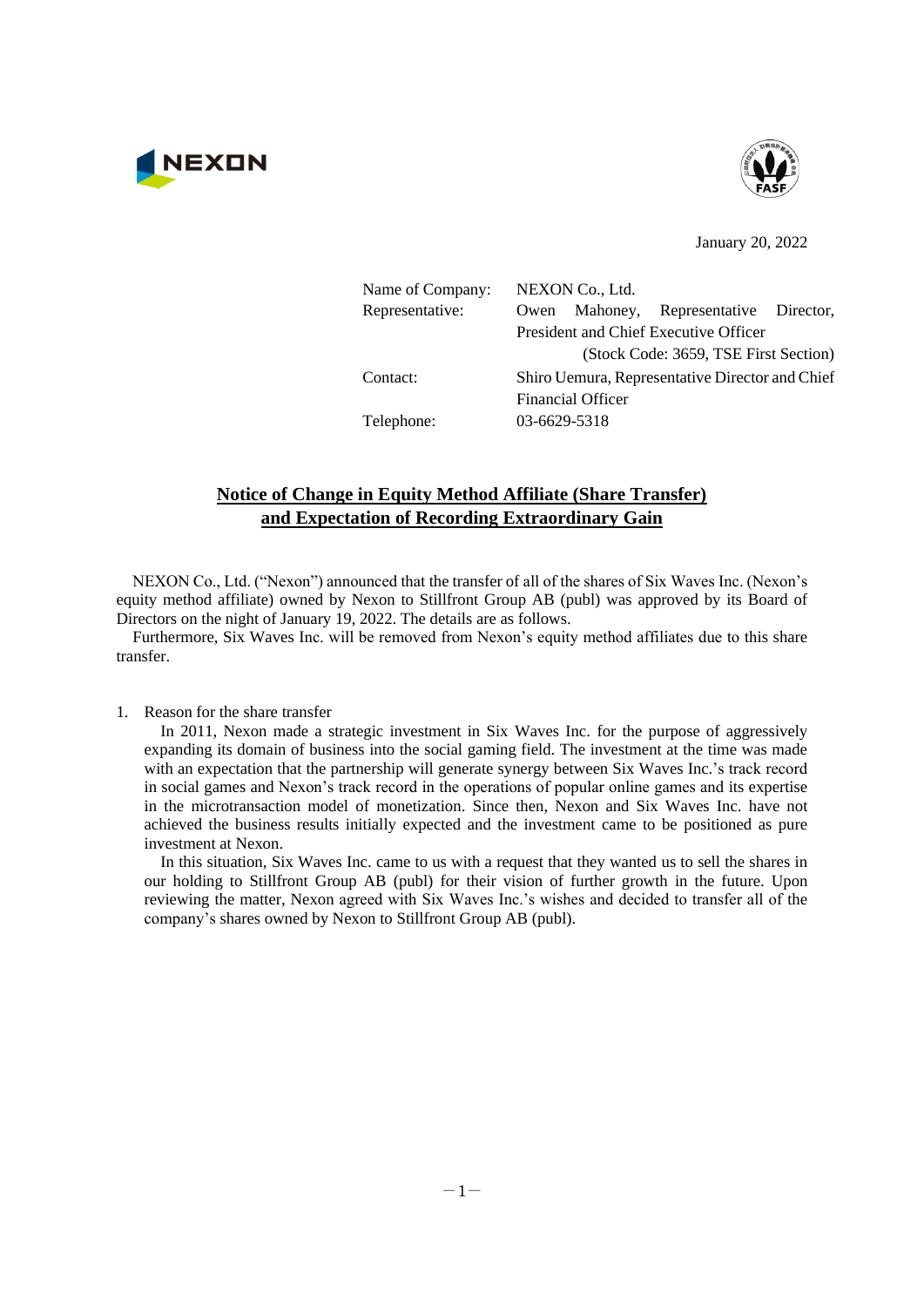| (1)                                                             | Name                                                                                        | Six Waves Inc.                                                                                                   |                                           |                                            |  |
|-----------------------------------------------------------------|---------------------------------------------------------------------------------------------|------------------------------------------------------------------------------------------------------------------|-------------------------------------------|--------------------------------------------|--|
| (2)                                                             | Location                                                                                    | Hong Kong Special Administrative Region, China                                                                   |                                           |                                            |  |
| (3)                                                             | Name and title of the<br>representative                                                     | Chow Bong Leong, Arthur, CEO                                                                                     |                                           |                                            |  |
| (4)                                                             | Description of business                                                                     | Mobile game development and service business                                                                     |                                           |                                            |  |
| (5)                                                             | Capital stock                                                                               | USD 44,677 thousand                                                                                              |                                           |                                            |  |
| (6)                                                             | Date of establishment                                                                       | December 3, 2008                                                                                                 |                                           |                                            |  |
| (7)                                                             | Major shareholders and<br>their shareholding<br>ratios                                      | NEXON Co., Ltd. 34.8%; Ng Lok Shun, Rex 20.5%; Chow Bong Leong,<br>Arthur 13.2%                                  |                                           |                                            |  |
| The listed company's<br>(8)<br>relationship with the<br>company | Capital relationship                                                                        | Nexon owns 34.8% of outstanding shares of the<br>company                                                         |                                           |                                            |  |
|                                                                 | Personal relationship                                                                       | 1 director and 1 employee of Nexon's<br>consolidated subsidiary concurrently serve as the<br>company's directors |                                           |                                            |  |
|                                                                 |                                                                                             | Transactional relationship                                                                                       | Not applicable                            |                                            |  |
| (9)                                                             | Results of operations and financial position of the company for the last three years (Note) |                                                                                                                  |                                           |                                            |  |
|                                                                 | Fiscal year                                                                                 | FY2018                                                                                                           | FY2019                                    | FY2020                                     |  |
|                                                                 | Total equity                                                                                | USD 12,512 thousand<br>JPY 1,439 million                                                                         | USD 20,847 thousand<br>JPY 2,398 million  | USD 31,558 thousand<br>JPY 3,630 million   |  |
|                                                                 | Total assets                                                                                | USD 29,533 thousand<br>JPY 3,397 million                                                                         | USD 39,564 thousand<br>JPY 4,551 million  | USD 48,900 thousand<br>JPY 5,625 million   |  |
|                                                                 | Net assets per share                                                                        | <b>USD 0.12</b><br><b>JPY 13.65</b>                                                                              | <b>USD 0.20</b><br><b>JPY 22.74</b>       | <b>USD 0.44</b><br><b>JPY 50.74</b>        |  |
|                                                                 | Revenue                                                                                     | USD 64,878 thousand<br>JPY 7,462 million                                                                         | USD 91,600 thousand<br>JPY 10,536 million | USD 137,410 thousand<br>JPY 15,805 million |  |
|                                                                 | Operating income (loss)                                                                     | (USD 6,944 thousand)<br>(JPY 799 million)                                                                        | USD 4,591 thousand<br>JPY 528 million     | USD 32,105 thousand<br>JPY 3,693 million   |  |
|                                                                 | Net income (loss)                                                                           | (USD 7,152 thousand)<br>(JPY 823 million)                                                                        | USD 8,356 thousand<br>JPY 961 million     | USD 33,635 thousand<br>JPY 3,869 million   |  |
|                                                                 | Net income (loss) per share                                                                 | (USD 0.07)<br>(JPY 7.80)                                                                                         | <b>USD 0.08</b><br>JPY 9.12               | <b>USD 0.33</b><br>JPY 37.85               |  |

2. Overview of the equity method affiliate subject to change (as of September 30, 2021)

(Note) These are financial numbers of the company at the time of equity method application. Therefore, they may differ from the financial numbers of the company finalized by closing of accounts. The foreign exchange rate presumes a rate of USD  $1 = JPY$  115.02 (as of December 31, 2021).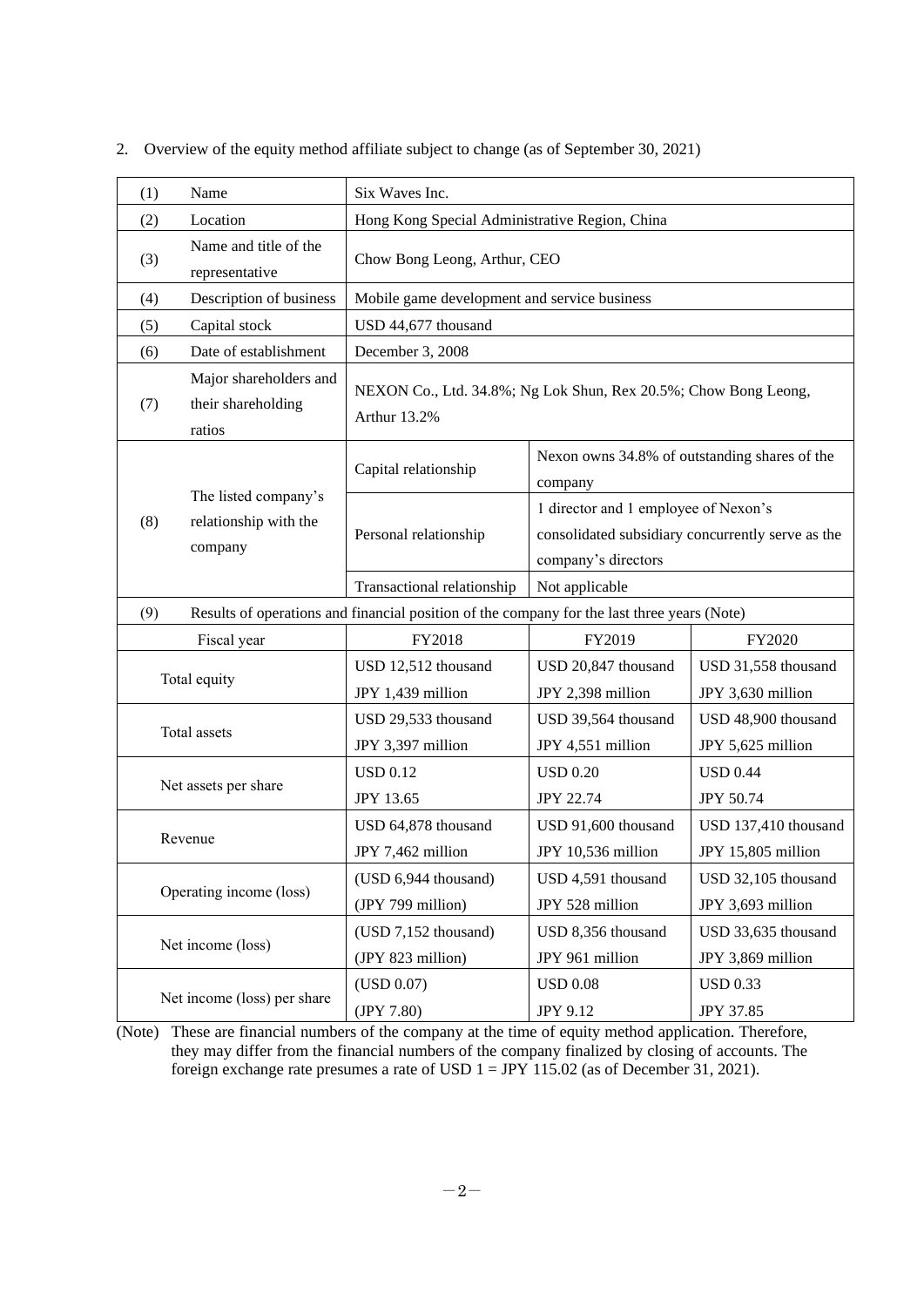| (1) | Name                                                | Stillfront Group AB (publ)                                                                                                   |                |  |
|-----|-----------------------------------------------------|------------------------------------------------------------------------------------------------------------------------------|----------------|--|
| (2) | Location                                            | Stockholm, Sweden                                                                                                            |                |  |
| (3) | Name and title of the<br>representative             | Jörgen Larsson, CEO                                                                                                          |                |  |
| (4) | Description of business                             | Game development and service business                                                                                        |                |  |
| (5) | Capital stock                                       | SEK 26 million (about JPY 326 million)                                                                                       |                |  |
| (6) | Date of establishment                               | November 2, 2006                                                                                                             |                |  |
| (7) | Major shareholders and<br>their shareholding ratios | Laureus Capital GmbH 12.0%, Swedbank Robur Funds 9.2%, SEB Funds<br>6.1%, Handelsbanken Funds 4.3%, AMF Pension & Funds 3.6% |                |  |
|     |                                                     | Capital relationship                                                                                                         | Not applicable |  |
|     | The listed company's                                | Personal relationship                                                                                                        | Not applicable |  |
| (8) | relationship<br>with the<br>company                 | Transactional<br>relationship                                                                                                | Not applicable |  |
|     |                                                     | Related party situation                                                                                                      | Not applicable |  |

3. Overview of the counterparty of share transfer (as of November 30, 2021)

4. Number of shares transferred, transfer price and status of shares owned before and after the transfer

| (1) Number of shares owned<br>before the transfer | 26,500,000 shares<br>(Number of voting rights: $26,500,000$ )<br>(Voting rights ratio: 34.8%) |
|---------------------------------------------------|-----------------------------------------------------------------------------------------------|
| (2) Number of shares                              | 26,500,000 shares                                                                             |
| transferred                                       | (Number of voting rights: 26,500,000)                                                         |
| Transfer price<br>(3)                             | About USD 93 million (about JPY 10,674 million) (Note)                                        |
| Number of shares owned                            | shares                                                                                        |
| (4)                                               | (Number of voting rights: -)                                                                  |
| after the transfer                                | (Voting rights ratio: -%)                                                                     |

(Note) The transfer price will be adjusted based on factors including the assets and liabilities of Six Waves Inc. on the effective date of the share transfer.

## 5. Timeline

| (1) Resolution of the Board<br>of Directors | January 19, 2022             |
|---------------------------------------------|------------------------------|
| (2) Date of share transfer<br>agreement     | January 19, 2022             |
| Date of share transfer                      | January 31, 2022 (scheduled) |